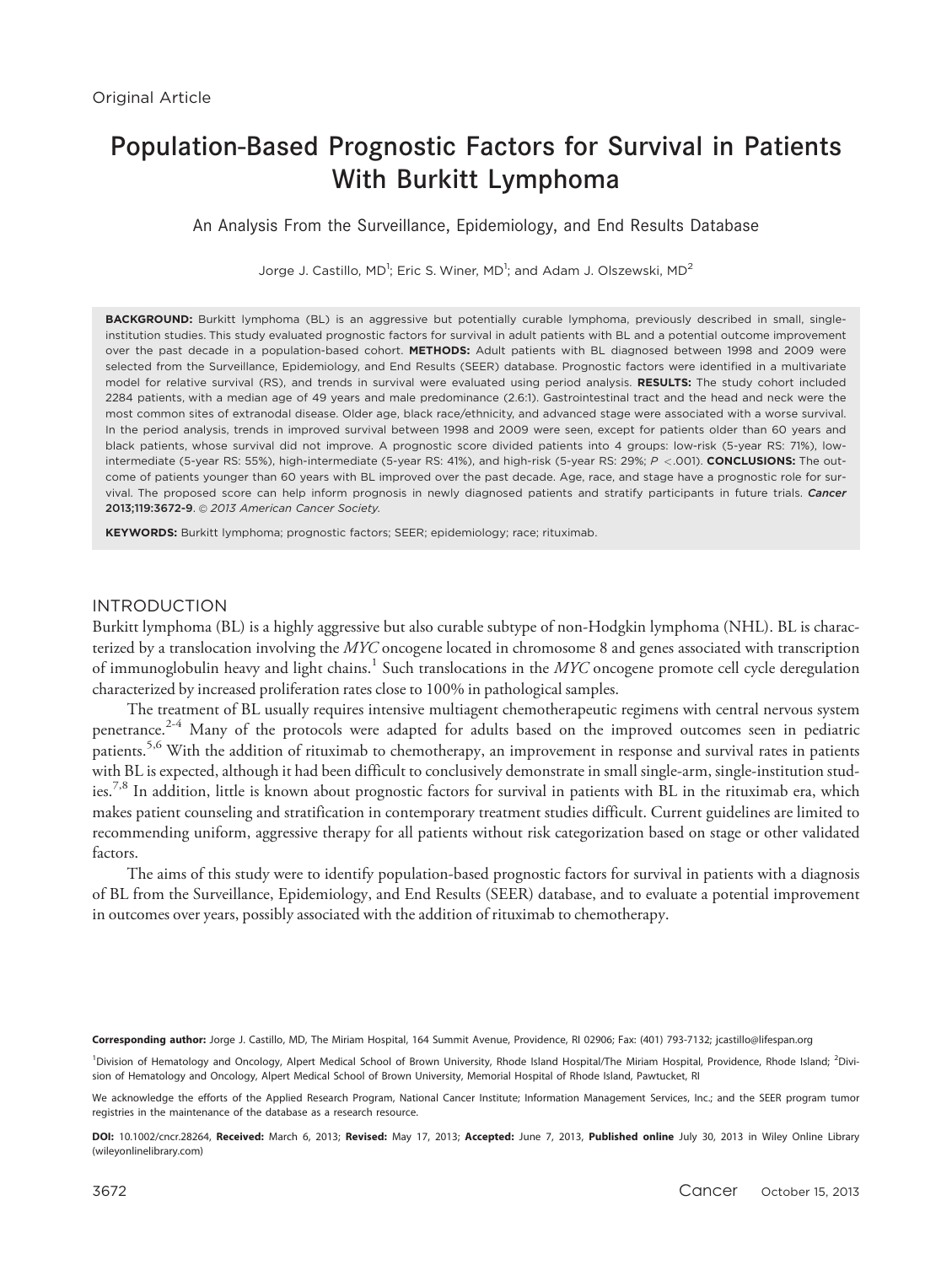#### MATERIALS AND METHODS

#### Data Source and Cohort Selection

Our study was based on data from the SEER program database.<sup>9</sup> SEER collects cancer incidence (with a mandated case ascertainment of 98%), characteristics, treatment, and outcome information from 18 geographic areas in the United States, representing 28% of the population. We used direct case listings extracted by SEER\*Stat software. <sup>10</sup> Our query included all patients with BL diagnosis based on the International Classification of Diseases for Oncology, Third Edition (ICD-O-3) histology code 9687 (Burkitt lymphoma), recorded between 1998 and 2007, who were older than 20 years of age at diagnosis, and in whom BL was the first malignancy. We excluded patients with an unrecorded primary site of disease  $(n = 9)$ . Expected mortality rates, stratified by attained age, sex, race, and calendar year, were obtained by the SEER program from life tables published by the National Center for Health Statistics (Hyattsville, Md).

#### Definition of Variables

The database contained variables indicating age at diagnosis, year of diagnosis, sex, race/ethnicity, clinical stage, primary anatomical site of involvement, outcome, survival time, and cause of death. Age was categorized into age groups of 20 to 39 years, 40 to 59 years, 60 to 79 years, and  $\geq$  80 years. Race/ethnicity was categorized as white, black, and other, with an additional category for Hispanic patients (of any race), assigned according to the North American Association of Central Cancer Registries Hispanic Identification Algorithm.<sup>11</sup> Stage was based on the Ann Arbor system. Primary anatomical sites were categorized according to the ICD-O-3 topography code reported by SEER: lymph nodes, head and neck, gastrointestinal tract, and other extranodal sites. Socioeconomic status was approximated as quintiles of percentage of persons living under the poverty level by county of residence. Survival time was calculated between the date of diagnosis and the date of death, date last known to be alive, or date of the study cutoff (December 31, 2009).

Relative survival (RS), the method of choice for estimating estimate in population-based studies was the primary endpoint of interest.<sup>12</sup> It is defined as the ratio of observed (overall) divided by expected survival and reflects excess mortality from cancer compared with individuals of the same age, sex, and race in the general population in a specific calendar year. The associated measures of population-based survival include crude mortality from cancer (or competing causes, also known as cumulative incidence) and conditional survival (RS restricted to subjects surviving beyond a specified initial interval). Where appropriate, we used measures of overall survival (OS).

#### Statistical Analysis

Descriptive statistics were used to report population characteristics. Multivariate flexible parametric model (with direct modeling of RS using individual data) on a proportional-hazard scale was fitted to evaluate the prognostic variables (ie, age, sex, race, stage, and site of involvement).<sup>13</sup> We evaluated and excluded interactions between the variables, and we assessed the proportional hazard assumption by studying interaction of all variables with time.

For the benefit of patients and clinicians, we provided estimates of cumulative incidence of lymphomarelated death accounting for presence of competing causes. Such estimates are particularly important for older patients, in whom competing risks may lead to significant bias in the Kaplan-Meier method.<sup>14</sup> Cumulative incidence function was calculated based on expected survival rather than death certificate records, using the method of Cronin and Feuer.<sup>15</sup> We additionally fitted a flexible parametric cure model to estimate statistical cure rates in each prognostic category.<sup>16</sup> Trends in survival were studied using the SEER period survival methodology, which is a modification of the method proposed by Brenner et al.17,18 Outcomes are reported as percentages or hazard ratios (HR) with 95% confidence interval (CI). P values < .05 were considered statistically significant. Calculations and graphs were obtained using Stata, version 12.1 (StataCorp LP, College Station, Tex).

#### RESULTS

Our study cohort included 2284 adult patients with the BL diagnosis recorded in the SEER database between 1998 and 2009. The median age at diagnosis was 49 years (range, 20-99 years) with a male-to-female ratio of 2.6:1. The most common extranodal sites of involvement were gastrointestinal tract (43%) and head and neck (15%). Other extranodal sites accounted for 42% of cases. The main clinical characteristics in the study cohort are shown in Table 1. The median follow-up for surviving patients was 3.7 years.

The majority of lymphoma-related deaths occurred within the first year from diagnosis and the excess mortality rate after 3 years was close to zero, indicating a level equal to mortality expected in general population (Fig. 1A). The cumulative incidence of death from BL at 3 years was  $37.4\%$  (95% CI =  $33.4\%$ -41.4%) for patients aged 20 to 39 years at diagnosis, 48.4% (95%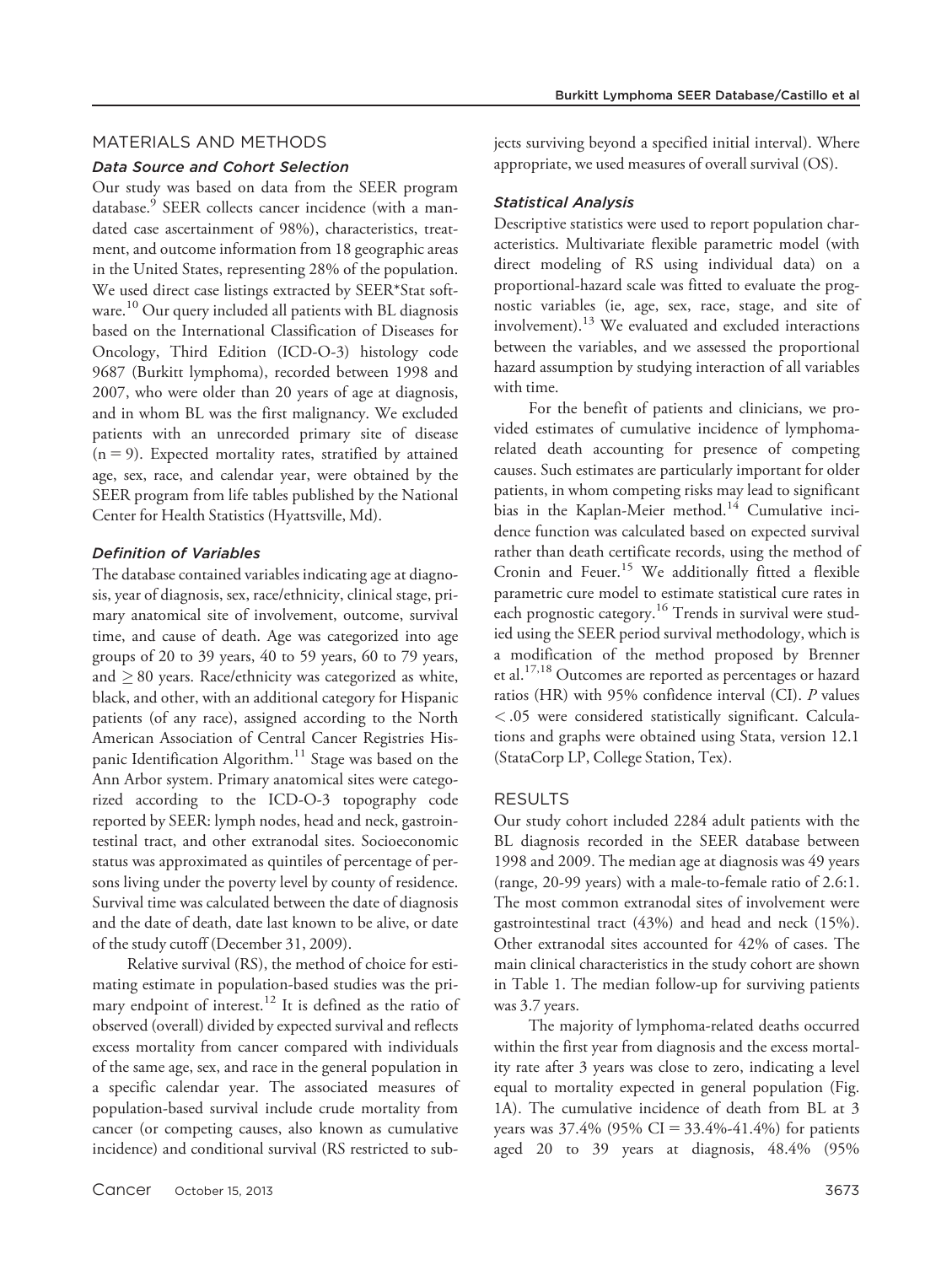TABLE 1. Main Characteristics of 2284 Patients With Burkitt Lymphoma From the SEER Database, 1998-2009

| Characteristic         | No.  | Percentage |
|------------------------|------|------------|
| Age                    |      |            |
| 20-39 y                | 649  | 28.4       |
| 40-59 y                | 934  | 40.9       |
| 60-79 y                | 532  | 23.3       |
| $\geq$ 80 y            | 169  | 7.4        |
| Sex                    |      |            |
| Female                 | 641  | 28.1       |
| Male                   | 1643 | 71.9       |
| Race                   |      |            |
| White                  | 1476 | 64.6       |
| <b>Black</b>           | 219  | 9.6        |
| Hispanic               | 411  | 18.0       |
| Other                  | 169  | 7.4        |
| Unrecorded             | 10   | 0.4        |
| Ann Arbor stage        |      |            |
| L                      | 434  | 19.0       |
| Ш                      | 342  | 15.0       |
| Ш                      | 237  | 10.4       |
| IV                     | 1172 | 51.3       |
| Unrecorded             | 99   | 4.3        |
| Primary site           |      |            |
| Lymph node             | 1639 | 71.8       |
| Gastrointestinal tract | 279  | 12.2       |
| Head and neck          | 99   | 4.3        |
| Central nervous system | 40   | 1.8        |
| Other extranodal       | 227  | 9.9        |
| Year of diagnosis      |      |            |
| 1998-2000              | 315  | 13.8       |
| 2001-2003              | 583  | 25.5       |
| 2004-2006              | 645  | 28.2       |
| 2007-2009              | 741  | 32.4       |
| Outcome                |      |            |
| Alive                  | 1074 | 47.0       |
| Dead                   | 1210 | 53.0       |
| Dead at 6 mo           | 787  | 65.0       |
| Dead at 12 mo          | 1011 | 83.6       |
| Dead at 24 mo          | 1106 | 91.4       |
| Cause of death         |      |            |
| Lymphoma               | 734  | 60.7       |
| Infections             | 307  | 25.4       |
| Other causes           | 169  | 13.9       |
|                        |      |            |

 $CI = 44.8\% - 51.9\%$  for those aged 40 to 59 years, 55.3%  $(95\% \text{ CI} = 50.2 - 60.0\%)$  for those aged 60 to 79 years, and  $70.7\%$  (95% CI = 61.3%-78.1%) for those aged  $\geq$  80 years. The respective values at 5 years were only 2% to 3% higher, consistent with the aggressive but curable nature of BL. Moreover, the conditional 5-year RS in patients who survived beyond 12 months from diagnosis was 83.4% (95% CI = 80.3%-86.0%), without significant difference in age subgroups except for patients  $\geq 80$ , in whom the 5-year RS in patients surviving beyond 12 months was 60% (95% CI = 29.0%-81.0%). The median OS was 35 months with 5- and 10-year OS rates of 46% and 40%, respectively (Fig. 1B).

We evaluated age, sex, race/ethnicity, clinical stage, and primary anatomical site in univariate and multivariate

models as potential prognostic factors. In the univariate survival analysis, older age categories, black race, and advanced stage were associated with worse outcomes (Fig. 2). The extranodal sites, particularly head and neck, exhibited a seemingly better outcome, but this association was confounded by stage distribution and disappeared upon multivariate adjustment. In the multivariate model, older age, black race, and advanced stage were associated with a significantly worse outcome (Table 2). Some variables showed departure from the proportional hazard assumption, but the estimates and measures of fit were not substantially different in the model with or without time interactions (data not shown). We additionally investigated interaction of race with socioeconomic status and found that black race was a poor prognostic factor, independent of poverty level (test for interaction  $P = .84$ ).

Based on the results from the multivariate model, we generated a prognostic score assigning 1 point for age 40 to 59 years or black race, 2 points for age 60 to 79 years or stage III/IV disease, and 4 points for age  $\geq$  80 years. The patients were then classified into 4 risk groups according to their score: 0 or 1 points, low risk; 2 points, lowintermediate risk; 3 points, high-intermediate risk; and  $\geq$  4 points, high risk. The prognostic score was significantly associated with RS (Fig. 3) and OS ( $P < .0001$  on log-rank test for trend). By fitting a cure model, we estimated the proportion of patients who were cured from the lymphoma in each risk category, ranging from 26% to 72%. There was very little difference in the survival of uncured patients (Table 3). The scoring model was internally validated using a nonparametric bootstrap method with 2000 replications. In sensitivity analyses, the model remained prognostic when removing patients  $\geq$  80 years and  $\geq$  60 years, who could be less likely to be treated with a curative intent, and in each calendar period of diagnosis (data not shown).

For a delineation of the survival trends, we estimated 3-year RS in the categories of age and race/ethnicity, for yearly periods of 1995 to 2009 (Fig. 4). In the 1990s, the survival was similar for all age groups (34.7% in all age groups combined in 1998, 95% CI =  $27.4\% - 42.0\%$ ), but there was evidence of a rapid rise soon after and ongoing improvement in the youngest group with the estimated survival of  $62.1\%$  (95% CI = 54.8%-68.5%) by 2007. Conversely, patients  $\geq 60$  years continued to have a relatively flat survival trend with the 2007 5-year estimate of 43.5% (95% CI = 34.5%-52.1%). We did not find evidence of stage migration, with 65% of patients presenting with stage III/IV disease in all periods ( $\kappa^2$  test of proportions,  $P = .88$ ). The age distribution was also consistent between the periods ( $P = .24$ ). In race/ethnicity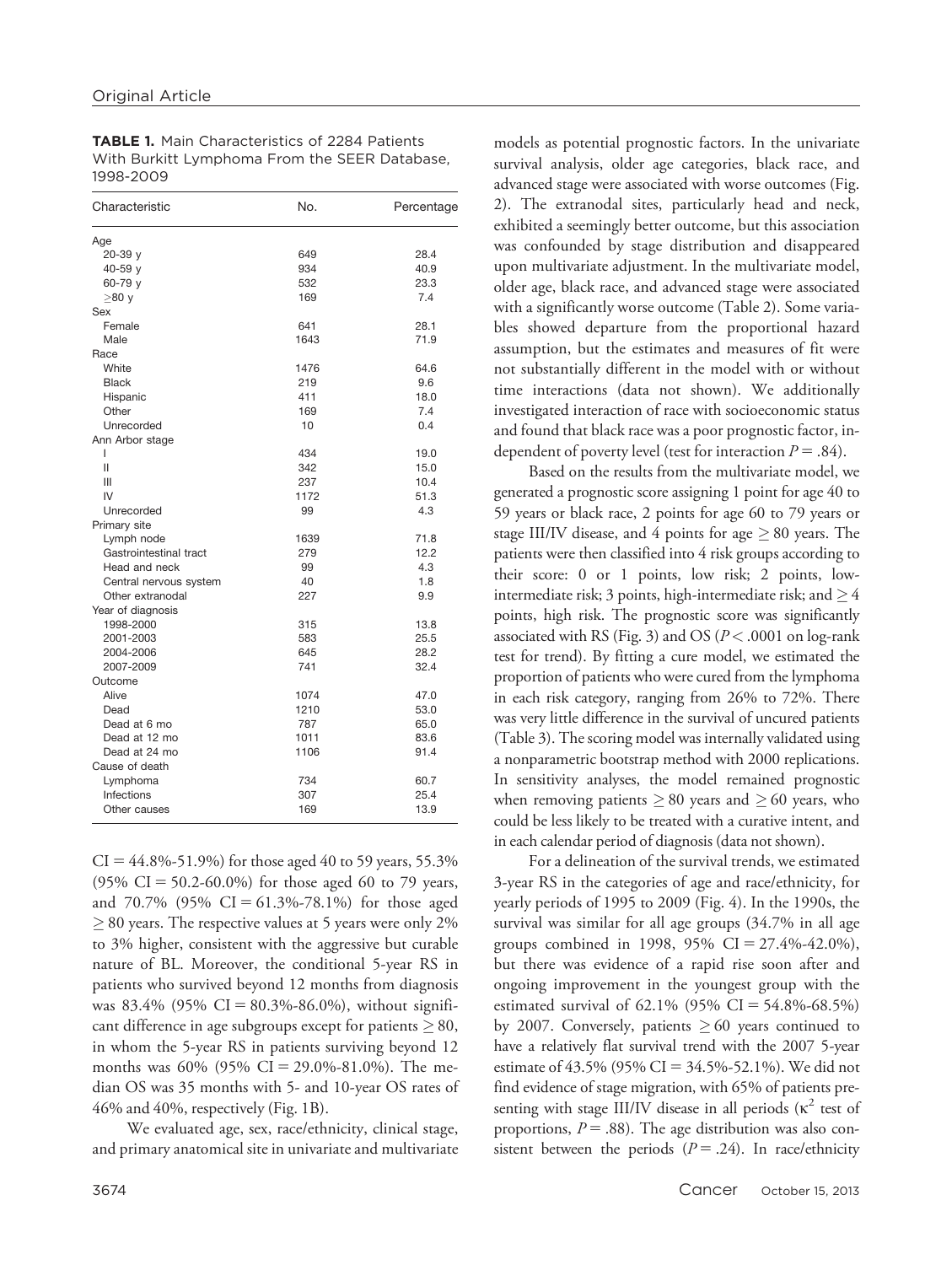

Figure 1. Excess mortality rate (per 1000 person-years, A) and overall survival (B) in Burkitt lymphoma patients are shown. The excess mortality rate was predicted from the relative survival flexible parametric model; the rate of zero indicates mortality rate equal to the rate in the general population.



Figure 2. Relative survival of Burkitt lymphoma patients stratified by age, race, stage, and primary anatomical site is shown.

groups, the point estimates between 1998 and 2007 steadily increased and were significantly different for white non-Hispanic (from  $31.7\%$  [95% CI = 25.5%-38.0%] to 50.9% [95% CI = 47.2%-54.4%]) and Hispanic individuals (from 22.7% [95% CI = 12.3%-35.1%] to 47.1% [95%  $CI = 40.2\% - 23.7\%$ ]). Conversely, there was no significant change in black patients (from 28.8% [95%  $CI = 14.6\% - 44.8\%$ ] to 29.9%  $[95\% \text{ CI} = 21.8\% -$ 38.3%]), with a resulting increasing disparity compared with other groups over the past decade. For other races, the trend was favorable, but not statistically significant, possibly due to small number of patients (from 36.5% [95%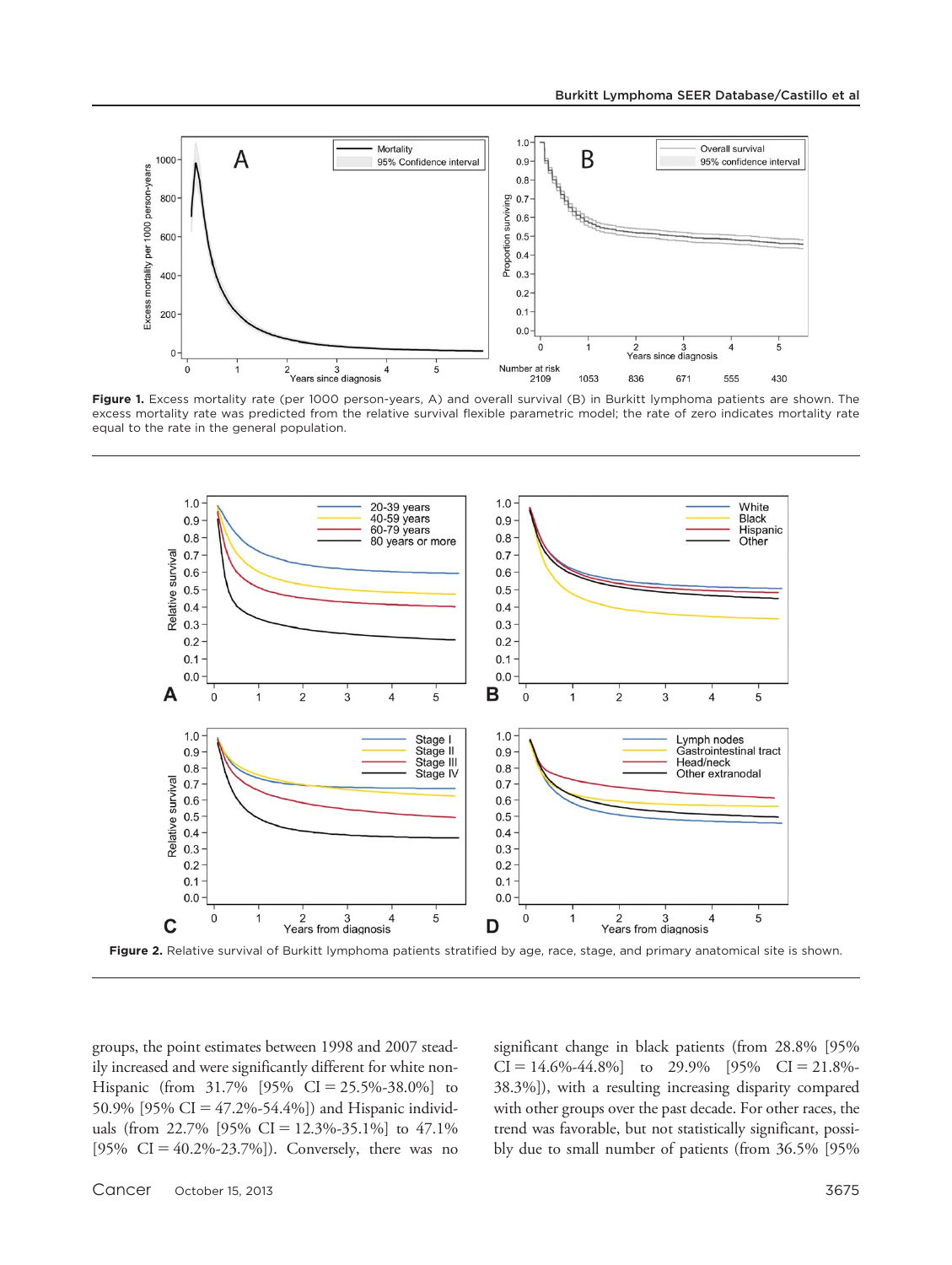| Characteristic         | % Patients | HR (95% CI)         | P        |  |  |  |
|------------------------|------------|---------------------|----------|--|--|--|
| Age category           |            |                     |          |  |  |  |
| $20-39$ years          | 29.5%      | 1.00 (Ref)          |          |  |  |  |
| 40-59 years            | 41.4%      | 1.46 (1.23-1.73)    | < .0001  |  |  |  |
| 60-79 years            | 22.6%      | 2.07 (1.71-2.50)    | < .0001  |  |  |  |
| $\geq$ 80 years        | 6.5%       | 4.92 (3.79-6.40)    | < .0001  |  |  |  |
| Sex                    |            |                     |          |  |  |  |
| Female                 | 28.4%      | 1.00 (Ref)          |          |  |  |  |
| Male                   | 71.6%      | 1.15 (0.99-1.33)    | .07      |  |  |  |
| Race/ethnicity         |            |                     |          |  |  |  |
| White                  | 64.9%      | 1.00 (Ref)          |          |  |  |  |
| <b>Black</b>           | $9.3\%$    | 1.60 (1.30-1.97)    | $-.0001$ |  |  |  |
| Hispanic               | 17.9%      | 1.08 (0.90-1.29)    | .40      |  |  |  |
| Other                  | 7.9%       | 1.17 (0.92-1.49)    | .19      |  |  |  |
| Ann Arbor stage        |            |                     |          |  |  |  |
| ı                      | 20.7%      | 1.00 (Ref)          |          |  |  |  |
| Ш                      | 16.1%      | $1.06(0.81 - 1.38)$ | .69      |  |  |  |
| Ш                      | 11.0%      | 1.48 (1.12-1.94)    | .005     |  |  |  |
| IV                     | 52.3%      | 2.43 (1.99-2.97)    | < .0001  |  |  |  |
| Primary site           |            |                     |          |  |  |  |
| Nodal                  | 71.2%      | 1.00 (Ref)          |          |  |  |  |
| Gastrointestinal tract | 12.3%      | $0.91(0.73-1.12)$   | .37      |  |  |  |
| Head and neck          | 4.7%       | $0.82(0.56 - 1.19)$ | .29      |  |  |  |
| Central nervous system | 1.8%       | $0.97(0.58 - 1.63)$ | .91      |  |  |  |
| Other extranodal       | 10.0%      | $0.98(0.79 - 1.23)$ | .88      |  |  |  |

TABLE 2. Multivariate Prognostic Model in 2013 Patients With Burkitt Lymphoma From the SEER Database, 1998-2009

Abbreviations: CI, confidence interval; HR, hazard ratio; Ref, reference value.



Figure 3. Relative survival of Burkitt lymphoma patients stratified by the prognostic score categories is shown.

 $CI = 18.8\% - 54.4\%$ ] to  $48.2\%$  [95%  $CI = 37.4\%$ -58.2%]).

#### **DISCUSSION**

We presented a large population-based study aimed at identifying prognostic factors and trends in outcomes of patients with BL. The data demonstrate improvement in the survival of patients younger than 60 years over the past decade, not explained by stage migration. Although the addition of rituximab to chemotherapy has increased the response and survival rates in several randomized trials in diffuse large B-cell lymphoma (DLBCL), only observational studies comparing outcomes with historical controls have been published in  $BL$ <sup>19-21</sup> Thomas and colleagues showed similar complete response after hyper-CVAD with or without rituximab (85% and 86%, respectively) in 79 adult patients with BL, although the 3-year survival was better with the monoclonal antibody (89% and 53%, respectively).<sup>8</sup> In another retrospective study evaluating the effects of adding rituximab to CODOX-M/IVAC regimen in 80 adult patients with BL, the complete response rate was 90% with rituximab ( $n = 40$ ) and 85% without it ( $n = 40$ ), whereas the 3-year OS rates were 77% and 66%, respectively  $(P = .43)^7$  None of the patients in those 2 series was older than 80 years. Recently, a randomized study including 26% of patients older than 60 years demonstrated an improved 3-year OS with a multiagent regimen including rituximab (82% versus 71% in the non-rituximab comparator arm,  $P = .016$ , without increased toxicity.<sup>22</sup> Another prospective phase 2 trial showed a 2-year survival of 86% with rituximab-CODOX-M/IVAC combination.<sup>23</sup> The significantly lower OS in our study can be explained by the inclusion of older patients, who are evidently underrepresented in clinical trials and may have received much lower intensity treatments, or just palliative care. One systematic review of BL series found that only 42% of patients in prior reports were over the age of 40 years, whereas this proportion was 70% in our analysis.<sup>24</sup> A significant number of infection-related deaths reported in SEER may also suggest high toxicity of intensive chemotherapy when it is administered in the community, although investigation of this hypothesis would require access to individual treatment records unavailable in the database. Although one could indirectly assume that the use of rituximab in BL increased in the early 2000s, the survival benefit was only realized in the younger age group (20-39 years). Patients aged 40 to 59 years achieved a smaller, although still notable, improvement in survival, but there was no evident trend in older patients. Further research of supportive care and tailored chemotherapy regimens is urgently needed in this group. Other factors such as improved supportive therapies (ie, antibiotic prophylaxis and growth factor support) and advances in bone marrow transplantation likely complemented the observed survival improvement.

We identified clinical prognostic factors for inferior survival in adult patients with BL, which included older age, black race, and advanced stage. Previous studies have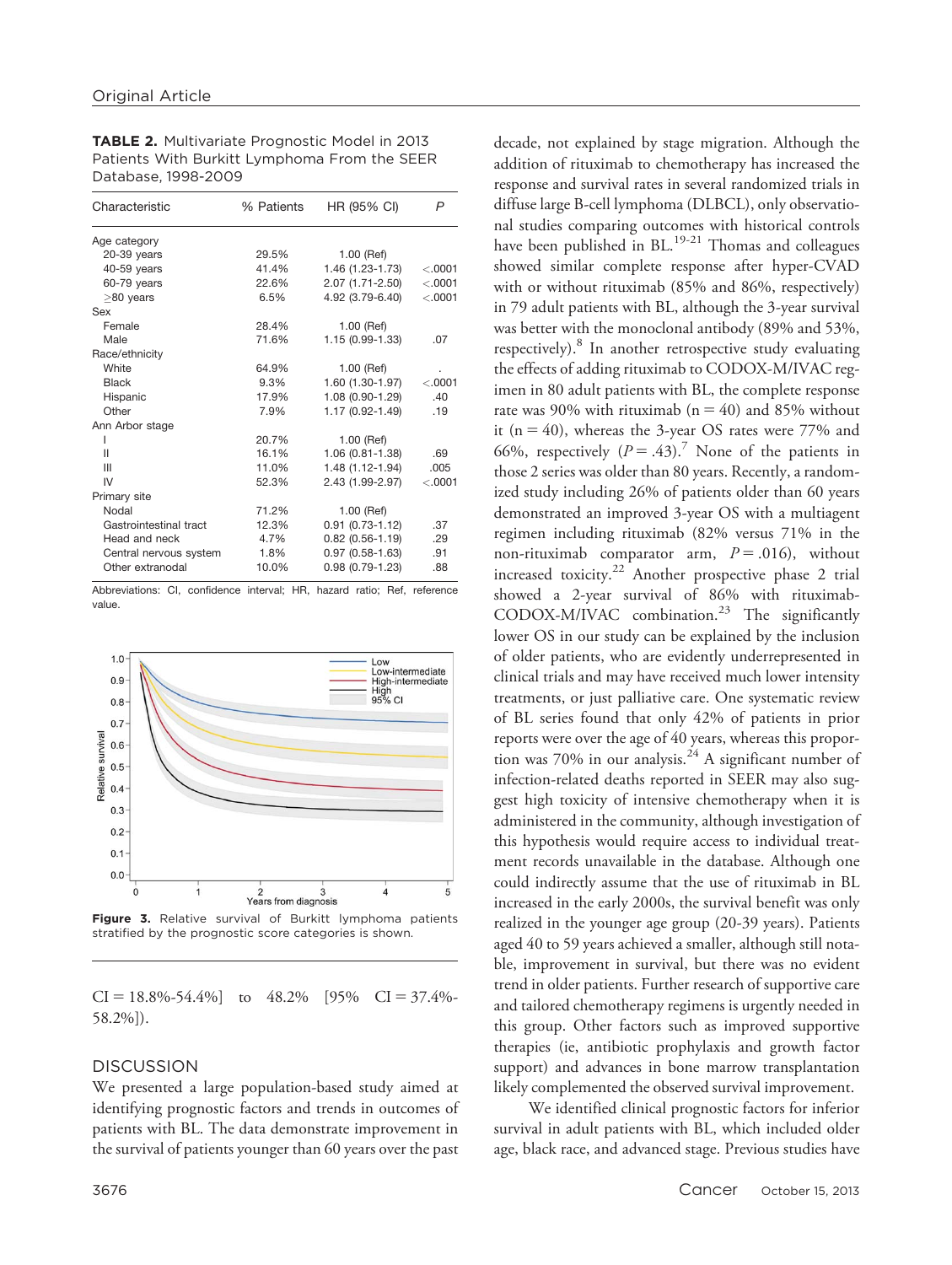| Risk Score <sup>a</sup> |     |      | Overall Survival<br>(months)<br>Median<br>(95% CI) | 5-y Relative<br>Survival<br>Proportion<br>(95% CI) | Percent Cured<br>Proportion<br>$(95% \text{ Cl})$ | Overall Survival of<br>the Uncured (months)<br>Median<br>$(95% \text{ Cl})$ |
|-------------------------|-----|------|----------------------------------------------------|----------------------------------------------------|---------------------------------------------------|-----------------------------------------------------------------------------|
|                         | Ν   | %    |                                                    |                                                    |                                                   |                                                                             |
| Low                     | 514 | 23.6 | <b>NR</b>                                          | 71% (66-75)                                        | 72% (68-76)                                       | $6.0(5.4-6.5)$                                                              |
| Low-intermediate        | 504 | 23.2 | 86 (48-108)                                        | 55% (50-60)                                        | 57% (52-62)                                       | $5.5(4.9-6.0)$                                                              |
| High-intermediate       | 604 | 27.8 | $12(9-19)$                                         | 41% (36-45)                                        | 41% (37-45)                                       | $4.8(4.3-5.4)$                                                              |
| High                    | 554 | 25.5 | $6(5-7)$                                           | 29% (24-35)                                        | 26% (22-30)                                       | $4.0(3.6-4.5)$                                                              |

TABLE 3. Survival and Cure Outcomes in the 4 Risk Categories of Patients With Burkitt Lymphoma

Abbreviations: CI, confidence interval; NR, not reached.

 $^{\text{a}}$ The risk score was calculated by assigning: 1 point for age 40-59 years or black race, 2 points for age  $\geq$ 60 years or stage III/IV, 4 points for age  $\geq$ 80 years. The risk categories were designated as: low (0-1 points), low-intermediate (2 points), high-intermediate (3 points), high ( $\geq$ 4 points).



Figure 4. Trends in 3-year relative survival of Burkitt lymphoma patients in age (A) and race/ethnicity (B) groups are shown. The cumulative 3-year relative survival was estimated using period analysis for each yearly cohort between 1995 and 2008. The improvement in point estimates between 1998 and 2007 was statistically significant for the 20- to 39-year and 40- to 59-year age groups, white non-Hispanic and Hispanic patients.

reported age as a factor closely related to prognosis in BL, with divergent outcomes even between children and adolescents.<sup>25</sup> Younger adults are more likely to receive and tolerate potentially curative intensive treatments such as hyper-CVAD and CODOX-M/IVAC. Advanced stage was also associated with a worse outcome. However, the Ann Arbor staging system used in the SEER database might be inadequate for BL, because it does not fully describe the extent of extranodal involvement. Based on our results, advanced stage seems to be the second most important prognostic factor in BL after age, whereas the observed difference between stage III and IV disease may underscore the prognostic value of disseminated extranodal involvement.

Our study distinctly shows worse outcomes in BL in black Americans when compared to other races, with a consideration of Hispanic ethnicity. Our choice of RS endpoint assured adjustment for baseline mortality differences between races and sexes. Black patients presented with a somewhat higher proportion of stage IV disease, as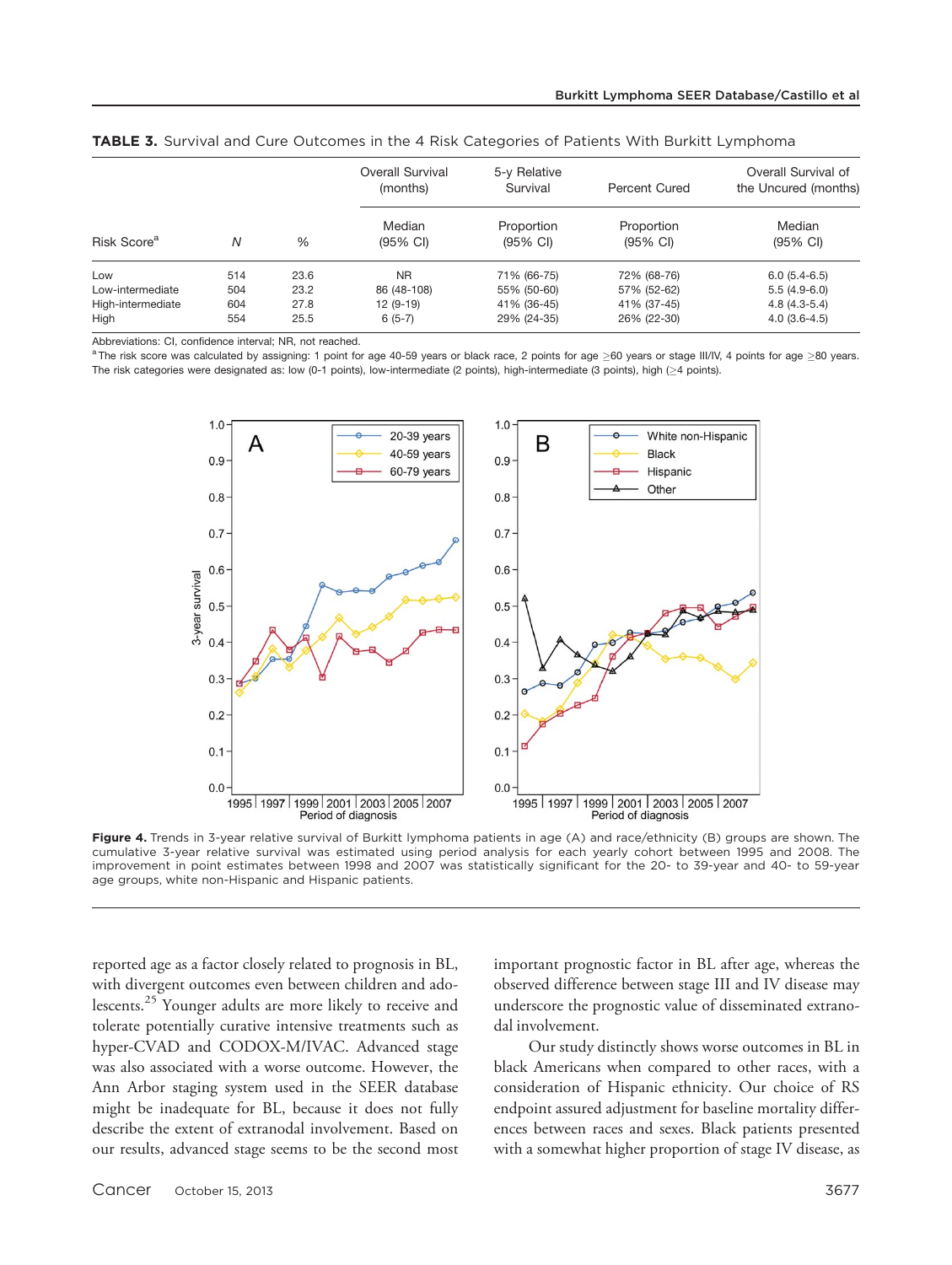has also been reported in DLBCL, but their outcomes in our study were consistently inferior regardless of stage.<sup>26</sup> A recent cohort study showed that black patients with DLBCL are less likely to receive chemotherapy or rituximab.27 Disadvantaged socioeconomic status is associated with worse disease-specific survival in Hodgkin and non-Hodgkin lymphoma and might confound the association with race/ethnicity.<sup>28,29</sup> However, we found that the unfavorable association of black race and survival in BL was independent of socioeconomic status, and the outcomes in Hispanic patients with a similar distribution of the poverty levels were not inferior. We could not assess the impact of access to care, because information on insurance and treatment was not available. Another hypothetical reason for this disparity is a host susceptibility factor such as seen in the endemic BL subtype prevalent in Africa in association with Epstein-Barr virus and malarial infection. We also observed a notable increase in the survival discrepancy between black patients and other racial/ethnic groups in most recent years in the period analysis.

Similar to our results, a recent analysis from the SEER database evaluating pediatric and adult patients with BL identified a lack of improvement in survival in blacks and elderly patients.<sup>30</sup> Our study, however, provided an additional opportunity to generate populationbased survival predictors for general use, rather than those derived from highly selective studies in tertiary centers. Our risk assessment score stratified the BL cohort into groups with long-term cure rates ranging from 26% to 72%. Of further value for clinicians and patients is the reassuring finding that the 5-year survival conditional on surviving the first year after diagnosis exceeds 80% for all age groups except the oldest. The score was equally valid for the most recent group diagnosed between 2007 and 2009.

Our study carries weaknesses inherent to the limitations of the SEER database. The most prominent difficulty is the lack of central pathological confirmation, which could have introduced classification bias. An unknown portion of cases could be potentially reclassified as BL-like or aggressive B-cell lymphoma with features intermediate between DLBCL and BL. The only previous study of lymphoma subtype validation in the SEER data unfortunately predates the modern ICD-O-3 and World Health Organization classification, and reported low concordance in BL (46%), but a satisfactory agreement for combined high-grade lymphomas  $(74%)$ .<sup>31</sup> An excellent agreement (85%), however, was found between the computerized recoding of BL diagnosis from the 1998 to 2000 era and a manual pathology report review in order to assign the ICD-O-3 histology code.<sup>32</sup> Patients with disseminated BL of particularly poor prognosis may have been recorded as acute lymphoblastic leukemia, a diagnosis that was not included in our study. We were also unable to evaluate the prevalence or significance of laboratory abnormalities or poor performance status. A Swedish population-based study of 156 adult patients with BL found age over 40 years, poor performance status, and abnormal lactate dehydrogenase to be of prognostic value.<sup>33</sup> In the United Kingdom Lymphoma Group LY06 study, which predated rituximab, the value of the International Prognostic Index (IPI) in BL was limited to crude dichotomous classification of low-risk (IPI = 0) and highrisk (IPI  $\geq$  1) groups.<sup>3</sup> The lack of detailed therapy information is another weakness of our study, because SEER does not provide data on chemotherapy or immunotherapy. Our sensitivity analysis in patients younger than 60 years, who would be most likely to receive curative regimens, showed a sustained discriminating value of the prognostic score. The lack of information on human immunodeficiency virus (HIV) status is another potential source of bias, since the immunodeficiency-related BL may have a distinct clinical profile. However, recent studies show no difference in outcome between HIV-positive and HIV-negative patients with BL. $^{34,35}$ 

#### **Conclusions**

Our study indicates an improvement in the survival outcomes of younger patients with BL in recent years, which may be partially explained by the addition of rituximab to intensive chemotherapy regimens. The evidently worse outcome in black patients will require further study. Finally, we generated a simple prognostic scale using age, stage, and race, which, with appropriate external validation, could help quantify the curative potential in newly diagnosed patients and stratify participants in future clinical trials.

#### FUNDING SOURCES

No specific funding was disclosed.

# CONFLICT OF INTEREST DISCLOSURE

The authors made no disclosure.

### **REFERENCES**

- 1. Blum KA, Lozanski G, Byrd JC. Adult Burkitt leukemia and lymphoma. Blood. 2004;104:3009-3020.
- 2. Mead GM, Barrans SL, Qian W, et al. A prospective clinicopathologic study of dose-modified CODOX-M/IVAC in patients with sporadic Burkitt lymphoma defined using cytogenetic and immunophenotypic criteria (MRC/NCRI LY10 trial). Blood. 2008;112:2248-2260.